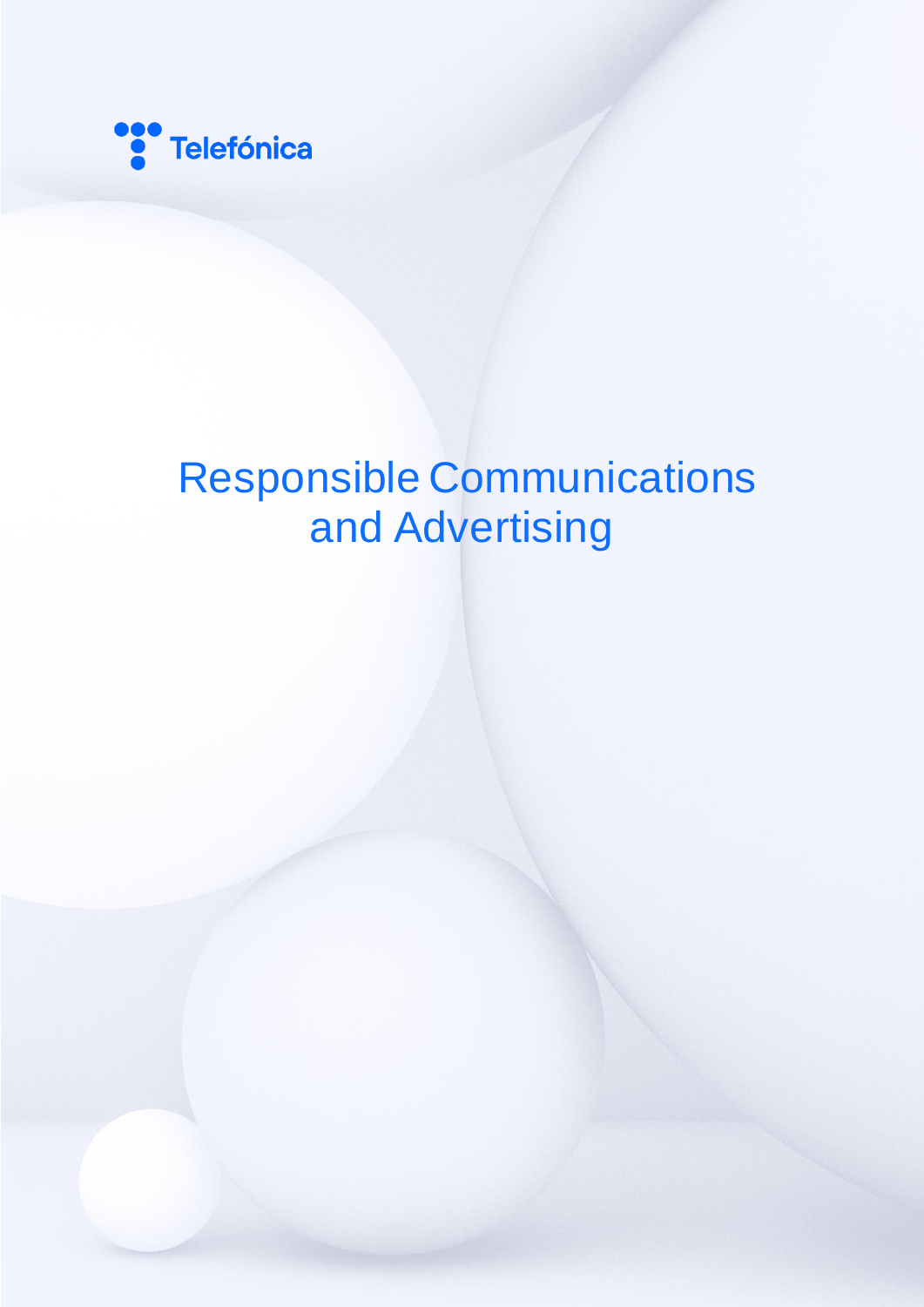In line with our Business Principles and as an information and communication technology company, we promote freedom of expression, pluralism, diversity and are committed to inclusion, education and truthful information.

As a company dedicated not only to facilitating communication, but also to generating cultural, sporting, advertising and entertainment and other content that could have an impact and influence over society, we assume the responsibility of promoting responsible, ethical and quality communication through our [Responsible](https://www.telefonica.com/en/wp-content/uploads/sites/5/2021/08/responsible-communications-regulation-2020.pdf)  [Communications Policy.](https://www.telefonica.com/en/wp-content/uploads/sites/5/2021/08/responsible-communications-regulation-2020.pdf)

With regard to **our advertising messages and our sponsorships**, we have included a number of guidelines, also in the contracts with the advertising agencies or media with which we work. These include that:

- Do not take advantage of the good faith of the consumer.
- Do not compromise people's dignity.
- Do not include messages or images promoting alcohol consumption, smoking, drugtaking, eating disorders or terrorism.
- Never incite hatred, violence or discrimination, based on race, nationality,religion, gender or sexual orientation; we promote the use of a neutral and non-sexist language.
- Do not incite to the commission of illegal behaviour or behaviour that harmsthe environment.
- Do not take advantage of children's naivety.

## **Targeted advertising**

We are aware of the importance of being transparent to our customers on the potential use of targeted advertising, with new technologies being applied in advertising. At Telefónica, however, targeted advertising is currently used only in a limited way, and, if so, always respecting our [Responsible Communications](https://www.telefonica.com/en/wp-content/uploads/sites/5/2021/08/responsible-communications-regulation-2020.pdf) Policy in terms of content and our global/local Privacy Policies in terms of data protection.

Customers may receive advertising based on their profiles when Telefónica has a lawful basis, that is, through an express consent (i.e. opt-in) (E.g. [see section 5.3. of](https://www.movistar.es/particulares/centro-de-privacidad/#Para)  [the Privacy Policy of Movistar Spain\)](https://www.movistar.es/particulares/centro-de-privacidad/#Para) or on the basis of legitimate interest for the purpose of processing data within reasonable expectations based on the relationship with the customer [\(section 5.2. of the Policy\)](https://www.movistar.es/particulares/centro-de-privacidad/#Para). Having said that, customers may withdraw this consent at any moment through the communication channels provided in our privacy policies [\(e.g. section 7 of the Policy\).](https://www.movistar.es/particulares/centro-de-privacidad/#Ejercicio)

In addition, it may be that we anonymize and aggregate our customers' data. Once fully anonymized, we analyze the anonymous data sets to generate information and statistical data ("insights") that we can use in the field of advertising to help agencies better plan their marketing and advertising campaigns.

We do not share the anonymous data sets with any of these entities, but only the insights. These never contain individualized information linked to natural persons, but only anonymous and highly aggregated statistical data, which prevents re-identification and therefore does not generate risk for the privacy of the data subjects.